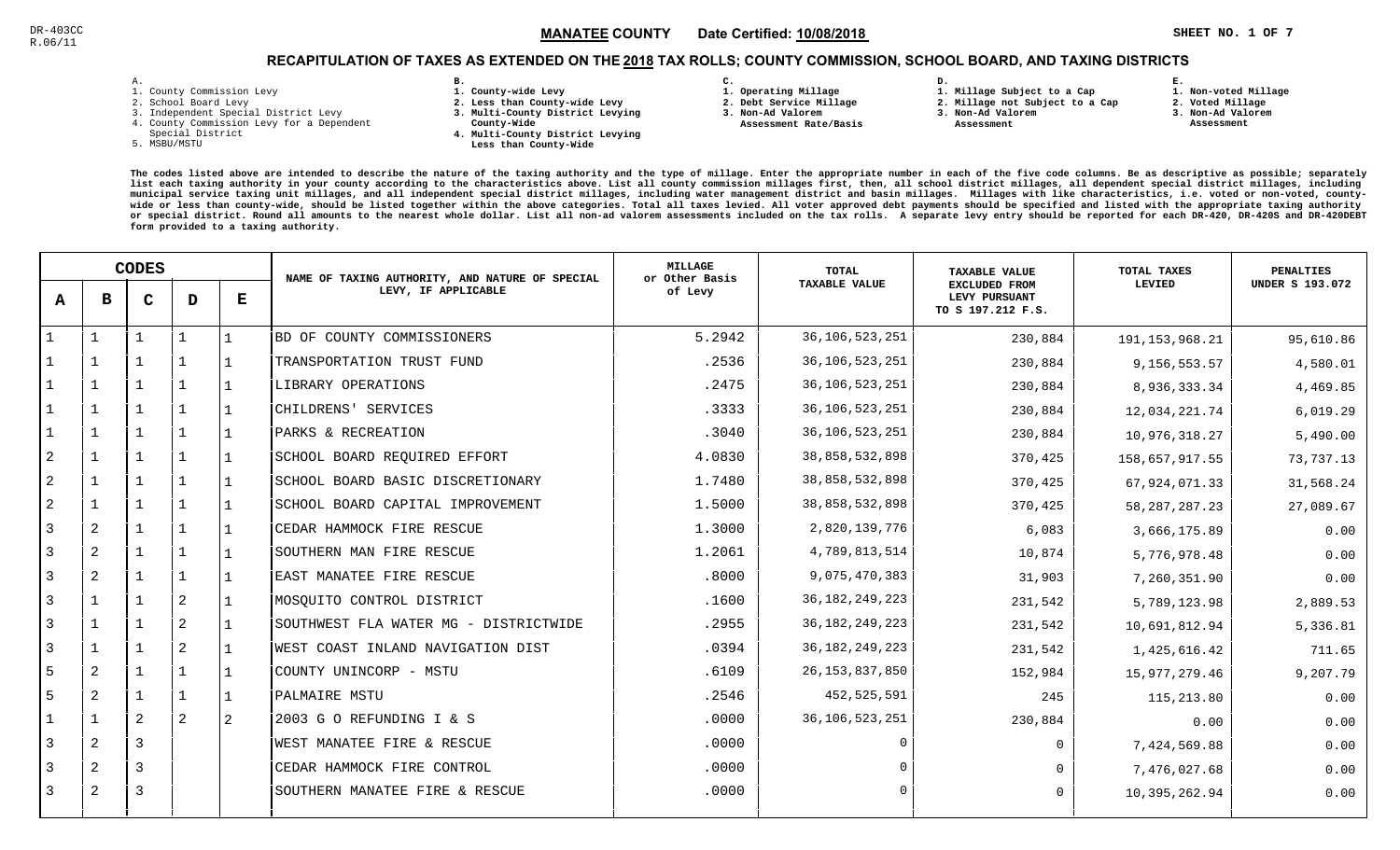# RECAPITULATION OF TAXES AS EXTENDED ON THE <u>2018</u> TAX ROLLS; COUNTY COMMISSION, SCHOOL BOARD, AND TAXING DISTRICTS

| ۰ |  |  |
|---|--|--|

- 1. County Commission Levy
- 2. School Board Levy
- 3. Independent Special District Levy
- 4. County Commission Levy for a Dependent
- Special District
- 5. MSBU/MSTU
- **B. 1. County-wide Levy**
- **2. Less than County-wide Levy**
- **3. Multi-County District Levying**
- **County-Wide** 
	- **4. Multi-County District Levying Less than County-Wide**
- **C.**
- **1. Operating Millage**
- **2. Debt Service Millage 3. Non-Ad Valorem**
- **Assessment Rate/Basis**
- **2. Millage not Subject to a Cap**

**D.** 

**3. Non-Ad Valorem Assessment** 

**1. Millage Subject to a Cap**

- 
- **1. Non-voted Millage**

**E.**

- **2. Voted Millage**
- **3. Non-Ad Valorem**
- **Assessment**

|                | <b>CODES</b>   |             |   | NAME OF TAXING AUTHORITY, AND NATURE OF SPECIAL | <b>MILLAGE</b><br>or Other Basis | TOTAL   | <b>TAXABLE VALUE</b> | TOTAL TAXES                                                | <b>PENALTIES</b> |                        |
|----------------|----------------|-------------|---|-------------------------------------------------|----------------------------------|---------|----------------------|------------------------------------------------------------|------------------|------------------------|
| A              | в              | $\mathbf C$ | D | Е                                               | LEVY, IF APPLICABLE              | of Levy | <b>TAXABLE VALUE</b> | <b>EXCLUDED FROM</b><br>LEVY PURSUANT<br>TO S 197.212 F.S. | LEVIED           | <b>UNDER S 193.072</b> |
| $\overline{3}$ | $\overline{2}$ | 3           |   |                                                 | NORTH RIVER FIRE DISTRICT        | .0000   | $\overline{0}$       | $\Omega$                                                   | 8,200,979.94     | 0.00                   |
| 3              | 2              | 3           |   |                                                 | TRAILER ESTATES FIRE CONTROL     | .0000   | $\Omega$             |                                                            | 95,233.00        | 0.00                   |
| 3              | 2              | 3           |   |                                                 | EAST MANATEE FIRE RESCUE DIST    | .0000   | $\Omega$             |                                                            | 8, 261, 276. 27  | 0.00                   |
| 3              | 2              | 3           |   |                                                 | PARRISH FIRE DISTRICT            | .0000   | $\Omega$             |                                                            | 1,605,448.37     | 0.00                   |
| 3              | 2              | 3           |   |                                                 | MYAKKA CITY FIRE CONTROL DIST    | .0000   | $\Omega$             | O                                                          | 1,365,099.95     | 0.00                   |
| 3              | 2              | 3           |   |                                                 | DUETTE FIRE AND RESCUE DIST      | .0000   | $\Omega$             | U                                                          | 157,865.43       | 0.00                   |
| 3              | 2              | 3           |   |                                                 | CITY OF BRADENTON                | .0000   | $\Omega$             | <sup>n</sup>                                               | 85,216.01        | 0.00                   |
| 3              | 2              | 3           |   |                                                 | RIVER YACHT & RACQUET CLUB       | .0000   | $\Omega$             | $\Omega$                                                   | 17,222.40        | 0.00                   |
| 3              | 2              | 3           |   |                                                 | LAKEWOOD RANCH I CDD             | .0000   | $\Omega$             | 0                                                          | 2,163,296.80     | 0.00                   |
| 3              | 2              | 3           |   |                                                 | LAKEWOOD RANCH I & S-I           | .0000   | $\Omega$             | $\Omega$                                                   | 0.00             | 0.00                   |
| 3              | 2              | 3           |   |                                                 | LAKEWOOD RANCH II CDD            | .0000   | $\Omega$             | $\Omega$                                                   | 3, 299, 737.03   | 0.00                   |
| 3              | 2              | 3           |   |                                                 | LAKEWOOD RANCH I & S-II          | .0000   | $\Omega$             | <sup>n</sup>                                               | 0.00             | 0.00                   |
| 3              | 2              | 3           |   |                                                 | LAKEWOOD RANCH IV CDD            | .0000   | $\Omega$             |                                                            | 2, 266, 667.27   | 0.00                   |
| 3              | 2              | 3           |   |                                                 | LAKEWOOD RANCH V CDD             | .0000   | $\Omega$             | U                                                          | 2,680,376.13     | 0.00                   |
| 3              | 2              | 3           |   |                                                 | LAKEWOOD RANCH V I&S             | .0000   | - വ                  | <sup>n</sup>                                               | 398,987.16       | 0.00                   |
| 3              | 2              | 3           |   |                                                 | TARA CDD                         | .0000   | $\Omega$             | $\Omega$                                                   | 961,301.18       | 0.00                   |
| 3              | 2              | 3           |   |                                                 | <b>WATERLEFE CDD</b>             | .0000   | $\Omega$             | $\Omega$                                                   | 1,804,999.20     | 0.00                   |
| 3              | 2              | 3           |   |                                                 | GREYHAWK LANDING CDD             | .0000   | $\Omega$             | 0                                                          | 2,397,999.42     | 0.00                   |
| 3              | $\overline{a}$ | 3           |   |                                                 | UNIVERSITY PLACE CDD             | .0000   | $\Omega$             |                                                            | 724,740.87       | 0.00                   |
| 3              | 2              | 3           |   |                                                 | UNIVERSITY PLACE I&S             | .0000   | $\Omega$             | O                                                          | 312,480.54       | 0.00                   |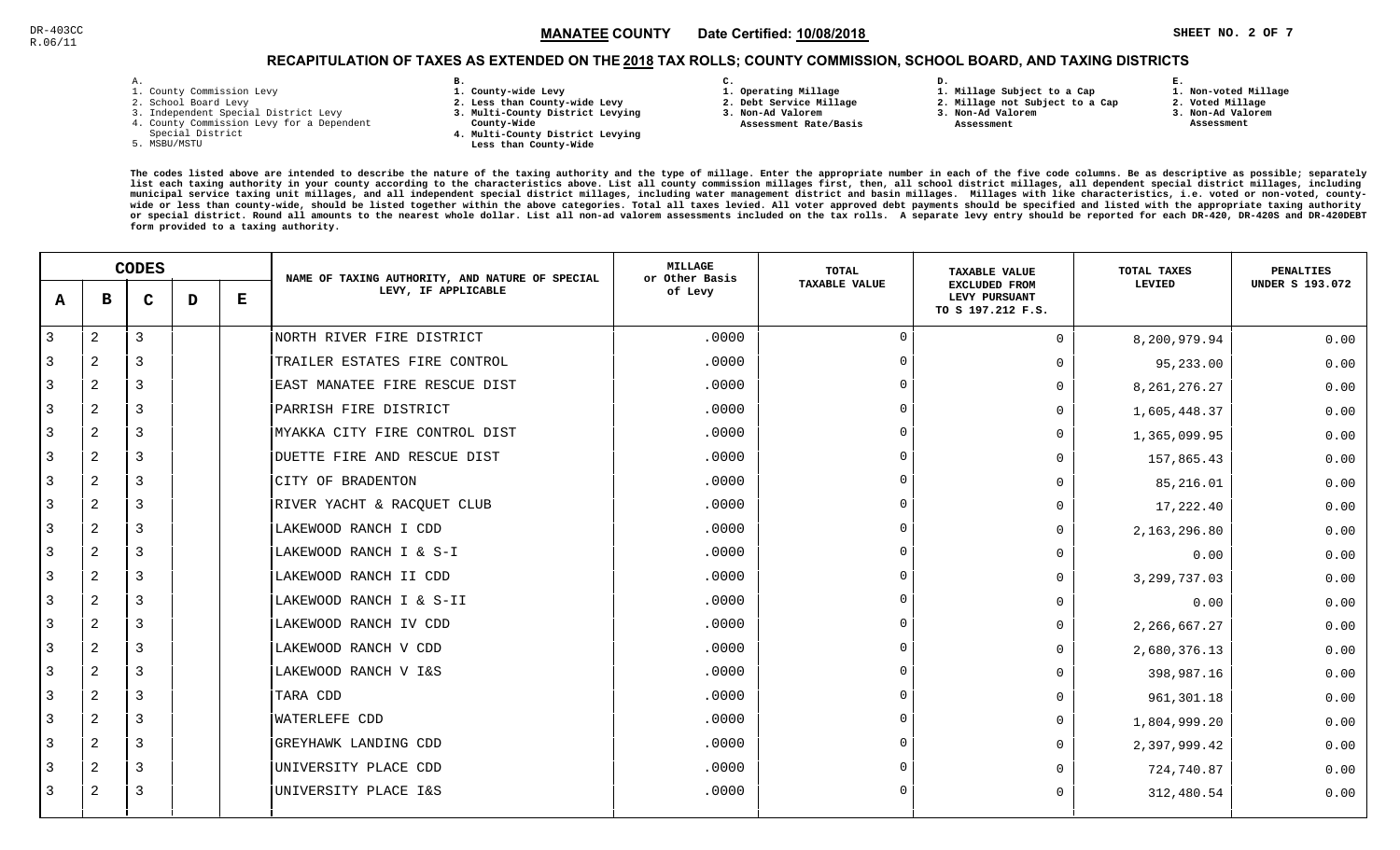**1. Non-voted Millage**

# RECAPITULATION OF TAXES AS EXTENDED ON THE <u>2018</u> TAX ROLLS; COUNTY COMMISSION, SCHOOL BOARD, AND TAXING DISTRICTS

| – | ٠ |  |  |
|---|---|--|--|

- 1. County Commission Levy
- 2. School Board Levy
- 3. Independent Special District Levy
- 4. County Commission Levy for a Dependent
- Special District
- 5. MSBU/MSTU
- **B. 1. County-wide Levy**
- **2. Less than County-wide Levy**
- **3. Multi-County District Levying**
- **County-Wide** 
	- **4. Multi-County District Levying Less than County-Wide**
- **C.**
- **1. Operating Millage**
- **2. Debt Service Millage 3. Non-Ad Valorem**
- **Assessment Rate/Basis**
- **2. Millage not Subject to a Cap3. Non-Ad Valorem**

**D.** 

 **Assessment** 

**1. Millage Subject to a Cap**

**2. Voted Millage3. Non-Ad Valorem**

**E.**

 **Assessment**

|                | <b>CODES</b>   |                |   | NAME OF TAXING AUTHORITY, AND NATURE OF SPECIAL | <b>MILLAGE</b><br>or Other Basis | <b>TOTAL</b> | <b>TAXABLE VALUE</b> | TOTAL TAXES                                                | PENALTIES      |                        |
|----------------|----------------|----------------|---|-------------------------------------------------|----------------------------------|--------------|----------------------|------------------------------------------------------------|----------------|------------------------|
| A              | в              | $\mathbf C$    | D | Е                                               | LEVY, IF APPLICABLE              | of Levy      | <b>TAXABLE VALUE</b> | <b>EXCLUDED FROM</b><br>LEVY PURSUANT<br>TO S 197.212 F.S. | LEVIED         | <b>UNDER S 193.072</b> |
| $\overline{3}$ | $\overline{a}$ | $\overline{3}$ |   |                                                 | HERITAGE HARBOUR SOUTH CDD       | .0000        | $\overline{0}$       | $\mathbf 0$                                                | 1,167,532.09   | 0.00                   |
| -3             | 2              | 3              |   |                                                 | HARBOURAGE AT BRADEN RIVER CDD   | .0000        | $\Omega$             | O                                                          | 680,064.79     | 0.00                   |
| 3              | 2              | 3              |   |                                                 | LAKEWOOD RANCH VI CDD            | .0000        |                      | $\Omega$                                                   | 1,074,624.53   | 0.00                   |
| -3             | $\overline{c}$ | 3              |   |                                                 | LAKEWOOD RANCH VI I&S            | .0000        | $\Omega$             | $\Omega$                                                   | 965,679.89     | 0.00                   |
| 3              | 2              | 3              |   |                                                 | HERITAGE HARBOUR MARKETPLACE     | .0000        |                      | $\Omega$                                                   | 390,984.56     | 0.00                   |
| 3              | 2              | $\overline{3}$ |   |                                                 | LEXINGTON I&S                    | .0000        | $\cap$               | $\Omega$                                                   | 157,642.96     | 0.00                   |
| 3              | 2              | $\overline{3}$ |   |                                                 | LEXINGTON CDD                    | .0000        | $\Omega$             | $\Omega$                                                   | 39,015.38      | 0.00                   |
| 3              | 2              | $\overline{3}$ |   |                                                 | LAKEWOOD RANCH IV I&S            | .0000        | $\cap$               | $\Omega$                                                   | 160, 323.74    | 0.00                   |
| -3             | 2              | 3              |   |                                                 | FOREST CREEK CDD                 | .0000        | $\Omega$             | $\Omega$                                                   | 1, 145, 762.41 | 0.00                   |
| 3              | 2              | 3              |   |                                                 | FOREST CREEK I & S               | .0000        |                      | $\Omega$                                                   | 0.00           | 0.00                   |
| 3              | 2              | 3              |   |                                                 | WATERS EDGE CDD                  | .0000        | $\cap$               | $\Omega$                                                   | 420,649.65     | 0.00                   |
| 3              | 2              | $\overline{3}$ |   |                                                 | WATERS EDGE I&S                  | .0000        | $\Omega$             | $\Omega$                                                   | 221, 418.35    | 0.00                   |
| 3              | $\overline{c}$ | $\overline{3}$ |   |                                                 | PALMA SOLA TRACE CDD             | .0000        | $\Omega$             | $\Omega$                                                   | 461,938.35     | 0.00                   |
| 3              | $\overline{a}$ | $\overline{3}$ |   |                                                 | LAKEWOOD RANCH STEWARDSHIP CDD   | .0000        | $\Omega$             | $\Omega$                                                   | 2,618,221.98   | 0.00                   |
| 3              | 2              | 3              |   |                                                 | LAKEWOOD RANCH STEWARDSHIP I&S   | .0000        |                      | $\Omega$                                                   | 10,898,500.38  | 0.00                   |
| -3             | 2              | 3              |   |                                                 | HERITAGE HARBOUR NORTH CDD       | .0000        | $\cap$               | $\Omega$                                                   | 2, 141, 716.07 | 0.00                   |
| 3              | 2              | 3              |   |                                                 | COPPERSTONE CDD                  | .0000        |                      | $\Omega$                                                   | 865,688.22     | 0.00                   |
| 3              | 2              | 3              |   |                                                 | CROSS CREEK CDD                  | .0000        |                      | $\Omega$                                                   | 200,753.64     | 0.00                   |
| 3              | 2              | 3              |   |                                                 | CROSS CREEK I&S                  | .0000        |                      | $\Omega$                                                   | 7,485.72       | 0.00                   |
| 3              | 2              | $\overline{3}$ |   |                                                 | VILLAGES OF AVIGNON CDD          | .0000        | $\Omega$             | O                                                          | 5,863.40       | 0.00                   |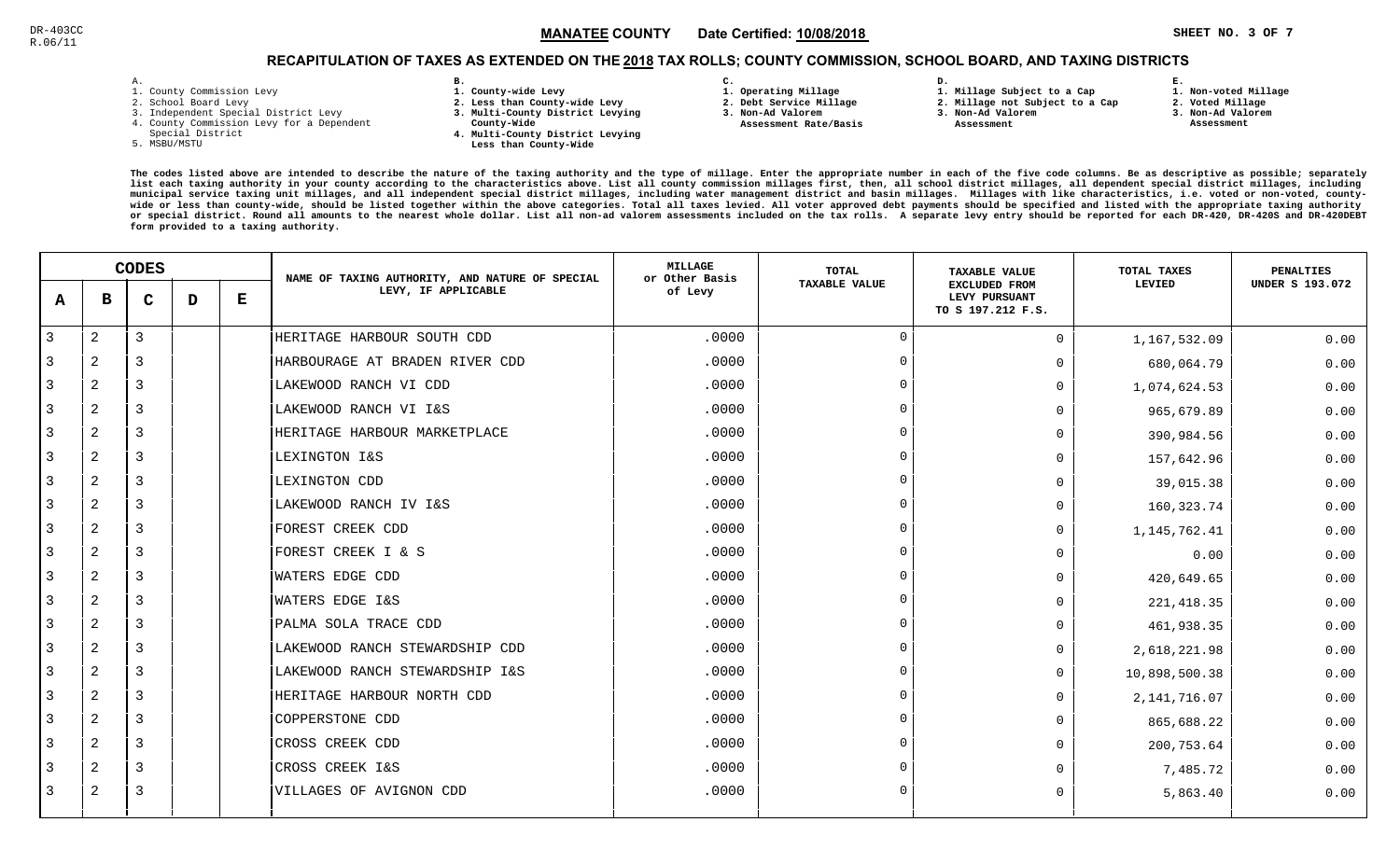# RECAPITULATION OF TAXES AS EXTENDED ON THE <u>2018</u> TAX ROLLS; COUNTY COMMISSION, SCHOOL BOARD, AND TAXING DISTRICTS

| ۰ |  |  |
|---|--|--|

- 1. County Commission Levy
- 2. School Board Levy
- 3. Independent Special District Levy
- 4. County Commission Levy for a Dependent
- Special District
- 5. MSBU/MSTU
- **B. 1. County-wide Levy**
- **2. Less than County-wide Levy**
- **3. Multi-County District Levying**
- **County-Wide** 
	- **4. Multi-County District Levying Less than County-Wide**
- **C. 3. Non-Ad Valorem**

**2. Debt Service Millage** 

 **Assessment Rate/Basis**

- **1. Operating Millage**
- **1. Millage Subject to a Cap**

**D.** 

- **2. Millage not Subject to a Cap**
- **3. Non-Ad Valorem**
	- **Assessment**

 **1. Non-voted Millage2. Voted Millage**

**E.**

- **3. Non-Ad Valorem**
- **Assessment**
- **The codes listed above are intended to describe the nature of the taxing authority and the type of millage. Enter the appropriate number in each of the five code columns. Be as descriptive as possible; separately list each taxing authority in your county according to the characteristics above. List all county commission millages first, then, all school district millages, all dependent special district millages, including municipal service taxing unit millages, and all independent special district millages, including water management district and basin millages. Millages with like characteristics, i.e. voted or non-voted, countywide or less than county-wide, should be listed together within the above categories. Total all taxes levied. All voter approved debt payments should be specified and listed with the appropriate taxing authority or special district. Round all amounts to the nearest whole dollar. List all non-ad valorem assessments included on the tax rolls. A separate levy entry should be reported for each DR-420, DR-420S and DR-420DEBTform provided to a taxing authority.**

|              | <b>CODES</b>   |   |   | NAME OF TAXING AUTHORITY, AND NATURE OF SPECIAL | MILLAGE<br>or Other Basis   | TOTAL   | <b>TAXABLE VALUE</b> | TOTAL TAXES                                                | <b>PENALTIES</b> |                 |
|--------------|----------------|---|---|-------------------------------------------------|-----------------------------|---------|----------------------|------------------------------------------------------------|------------------|-----------------|
| A            | $\mathbf{B}$   | C | D | Е                                               | LEVY, IF APPLICABLE         | of Levy | <b>TAXABLE VALUE</b> | <b>EXCLUDED FROM</b><br>LEVY PURSUANT<br>TO S 197.212 F.S. | LEVIED           | UNDER S 193.072 |
| $\mathbf{3}$ | $\overline{2}$ | 3 |   |                                                 | VILLAGES OF AVIGNON I&S     | .0000   | $\cap$               | $\Omega$                                                   | 0.00             | 0.00            |
| 3            | $\overline{2}$ | 3 |   |                                                 | LEGENDS BAY CDD             | .0000   | $\Omega$             | $\Omega$                                                   | 595,144.15       | 0.00            |
| 3            | 2              | 3 |   |                                                 | HARRISON RANCH CDD          | .0000   | $\Omega$             | $\Omega$                                                   | 1,835,313.43     | 0.00            |
| 3            | $\overline{2}$ | 3 |   |                                                 | SILVERLEAF CDD              | .0000   | $\cap$               | $\Omega$                                                   | 129,653.72       | 0.00            |
| $\mathbf{3}$ | $\overline{2}$ | 3 |   |                                                 | SILVERLEAF I&S              | .0000   | $\Omega$             | <sup>n</sup>                                               | 193,440.53       | 0.00            |
| 3            | 2              | 3 |   |                                                 | BUCKEYE PARK CDD            | .0000   | $\Omega$             | $\Omega$                                                   | 51,362.44        | 0.00            |
| 3            | $\overline{2}$ | 3 |   |                                                 | BUCKEYE PARK I&S            | .0000   | $\Omega$             | U                                                          | 181,598.49       | 0.00            |
| 3            | 2              | 3 |   |                                                 | ARTISAN LAKES CDD           | .0000   | - വ                  | $\Omega$                                                   | 369,370.46       | 0.00            |
| 3            | $\overline{2}$ | 3 |   |                                                 | VILLAGES OF GLEN CREEK CDD  | .0000   | $\cap$               | <sup>n</sup>                                               | 141,665.60       | 0.00            |
| 3            | 2              | 3 |   |                                                 | LEXINGTON ADDITION I&S      | .0000   | $\cap$               | $\Omega$                                                   | 22,692.00        | 0.00            |
| 3            | $\overline{2}$ | 3 |   |                                                 | LEXINGTON ADDITION CDD      | .0000   |                      | $\Omega$                                                   | 5,123.65         | 0.00            |
| 3            | $\overline{2}$ | 3 |   |                                                 | PALMS OF TERRA CEIA BAY CDD | .0000   | $\cap$               | $\Omega$                                                   | 385,541.81       | 0.00            |
| 3            | $\overline{2}$ | 3 |   |                                                 | TREVESTA CDD                | .0000   | $\Omega$             | 0                                                          | 524,399.20       | 0.00            |
| 3            | $\overline{2}$ | 3 |   |                                                 | <b>WILDCAT PRESERVE CDD</b> | .0000   | $\cap$               | $\Omega$                                                   | 0.00             | 0.00            |
| 3            | 2              | 3 |   |                                                 | BUCKHEAD TRAILS CDD         | .0000   | $\cap$               | $\Omega$                                                   | 0.00             | 0.00            |
| 3            | 2              | 3 |   |                                                 | <b>WILLOW WALK CDD</b>      | .0000   |                      | $\Omega$                                                   | 523,178.04       | 0.00            |
| 3            | $\overline{2}$ | 3 |   |                                                 | AQUA ONE CDD                | .0000   | $\cap$               | $\Omega$                                                   | 0.00             | 0.00            |
| 3            | $\overline{2}$ | 3 |   |                                                 | SUMMER WOODS CDD            | .0000   | $\cap$               | $\cap$                                                     | 0.00             | 0.00            |
| 3            | $\overline{a}$ | 3 |   |                                                 | BROOKSTONE CDD              | .0000   | $\Omega$             |                                                            | 0.00             | 0.00            |
| 3            | 2              | 3 |   |                                                 | WILLOW HAMMOCK CDD          | .0000   | $\Omega$             | 0                                                          | 234,005.68       | 0.00            |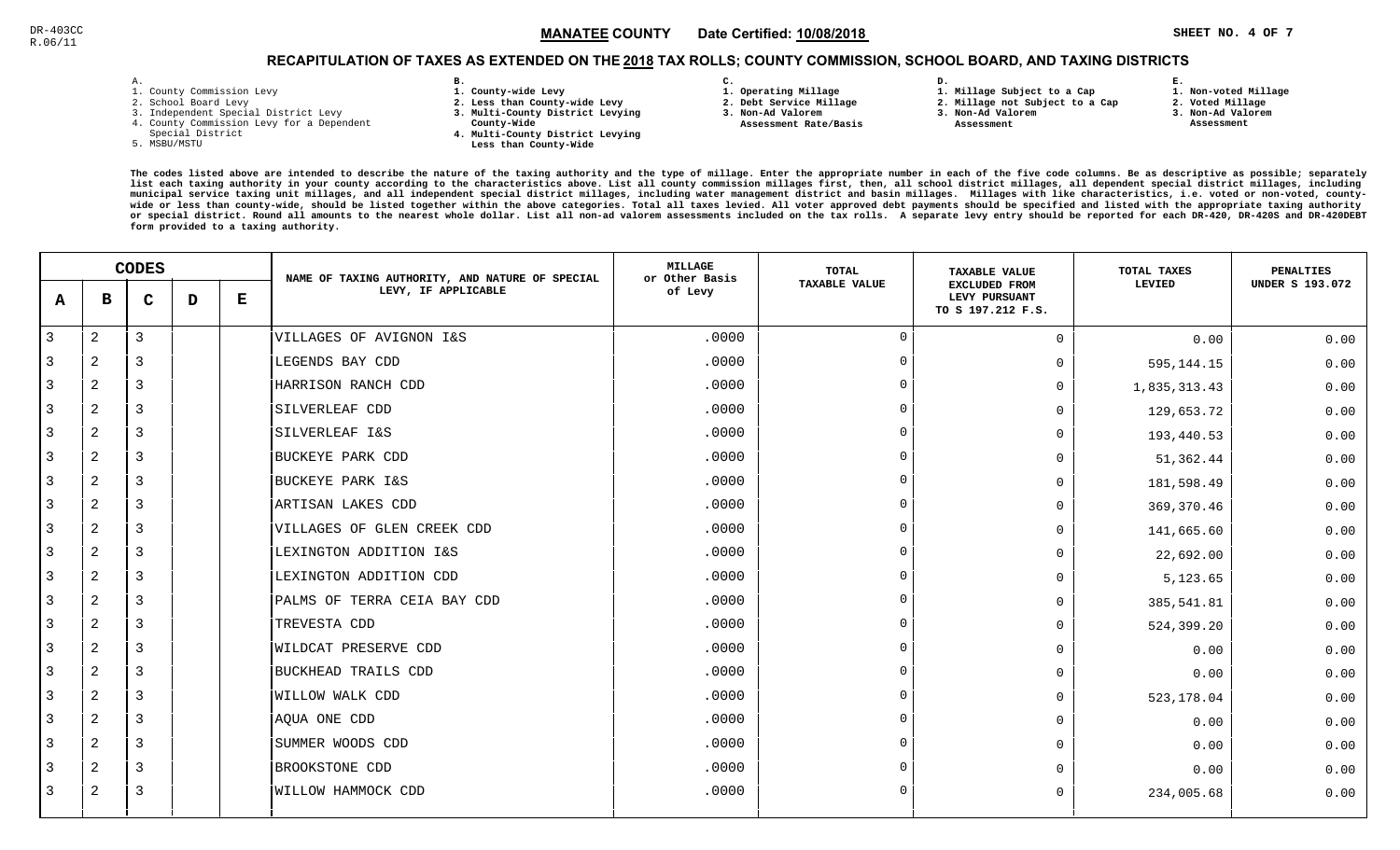# RECAPITULATION OF TAXES AS EXTENDED ON THE <u>2018</u> TAX ROLLS; COUNTY COMMISSION, SCHOOL BOARD, AND TAXING DISTRICTS

| ۰ |  |  |
|---|--|--|

- 1. County Commission Levy
- 2. School Board Levy
- 3. Independent Special District Levy
- 4. County Commission Levy for a Dependent
- Special District
- 5. MSBU/MSTU
- **B. 1. County-wide Levy**
- **2. Less than County-wide Levy**
- **3. Multi-County District Levying**
- **County-Wide** 
	- **4. Multi-County District Levying Less than County-Wide**
- **C.**
- **1. Operating Millage**
- **2. Debt Service Millage 3. Non-Ad Valorem**
- **Assessment Rate/Basis**
- **2. Millage not Subject to a Cap3. Non-Ad Valorem**

**D.** 

 **Assessment** 

**1. Millage Subject to a Cap**

- 
- **2. Voted Millage3. Non-Ad Valorem**

**E.**

 **Assessment**

**1. Non-voted Millage**

|                | <b>CODES</b>   |              |   | NAME OF TAXING AUTHORITY, AND NATURE OF SPECIAL | <b>MILLAGE</b><br>or Other Basis | <b>TOTAL</b> | <b>TAXABLE VALUE</b> | TOTAL TAXES                                                | <b>PENALTIES</b> |                        |
|----------------|----------------|--------------|---|-------------------------------------------------|----------------------------------|--------------|----------------------|------------------------------------------------------------|------------------|------------------------|
| A              | в              | $\mathbf{C}$ | D | Е                                               | LEVY, IF APPLICABLE              | of Levy      | <b>TAXABLE VALUE</b> | <b>EXCLUDED FROM</b><br>LEVY PURSUANT<br>TO S 197.212 F.S. | LEVIED           | <b>UNDER S 193.072</b> |
| 3              | 4              | 3            |   |                                                 | GREEN CORRIDOR PACE DISTRICT     | .0000        | $\Omega$             | $\mathbf 0$                                                | 779.63           | 0.00                   |
| 3              | 4              | 3            |   |                                                 | FLORIDA PACE FUNDING AGENCY      | .0000        | $\Omega$             | $\Omega$                                                   | 17,856.66        | 0.00                   |
| 3              | $\overline{2}$ | 3            |   |                                                 | BAYSHORE GARDENS PARKS & REC     | .0000        | - 0                  | $\Omega$                                                   | 519,672.00       | 0.00                   |
| 3              | 2              | 3            |   |                                                 | TRAILER ESTATES PARKS & REC      | .0000        | $\Omega$             | $\Omega$                                                   | 1,399,200.00     | 0.00                   |
| 3              | 2              | 3            |   |                                                 | ANNA MARIA STORMWATER            | .0000        | $\cap$               | $\Omega$                                                   | 162,865.73       | 0.00                   |
| 3              | 2              | 3            |   |                                                 | HOLMES BEACH STORMWATER          | .0000        | $\Omega$             | $\Omega$                                                   | 230,400.96       | 0.00                   |
| 3              | 2              | 3            |   |                                                 | BRADENTON BEACH STORMWATER       | .0000        | $\Omega$             | $\Omega$                                                   | 292,445.92       | 0.00                   |
| 4              | 2              | 3            |   |                                                 | 14TH STREET CRA - CITY           | .0000        |                      | $\mathbf 0$                                                | 0.00             | 0.00                   |
|                | $\overline{2}$ | 3            |   |                                                 | <b>BRADENTON DDA</b>             | .0000        | $\cap$               | $\mathbf 0$                                                | 0.00             | 0.00                   |
| 4              | $\overline{2}$ | 3            |   |                                                 | BRADENTON BEACH CRA              | .0000        | - 0                  | $\mathbf 0$                                                | 0.00             | 0.00                   |
| 4              | 2              | 3            |   |                                                 | CENTRAL CRA-CITY OF BRADENTON    | .0000        | $\Omega$             | $\Omega$                                                   | 0.00             | 0.00                   |
| 4              | 2              | 3            |   |                                                 | BRA-WIN CANAL DREDGING           | .0000        | $\Omega$             | $\Omega$                                                   | 1,780.84         | 0.00                   |
| 4              | 2              | 3            |   |                                                 | WARNERS WEST CANAL DREDGING      | .0000        | $\Omega$             | 0                                                          | 1,133.55         | 0.00                   |
| 4              | 2              | 3            |   |                                                 | WARNERS EAST CANAL DREDGING      | .0000        | $\cap$               | $\Omega$                                                   | 1,813.68         | 0.00                   |
| $\overline{4}$ | 2              | 3            |   |                                                 | RUBONIA LIGHTING                 | .0000        |                      | $\mathbf 0$                                                | 4,721.60         | 0.00                   |
| 4              | $\overline{2}$ | 3            |   |                                                 | CAPE VISTA LIGHTING              | .0000        | $\Omega$             | $\mathbf 0$                                                | 3,610.00         | 0.00                   |
| 4              | 2              | 3            |   |                                                 | GULF & BAY LIGHTING              | .0000        | - റ                  | $\mathbf 0$                                                | 3,900.00         | 0.00                   |
| 4              | 2              | 3            |   |                                                 | PIC TOWN LIGHTING                | .0000        | $\cap$               | $\Omega$                                                   | 5,796.00         | 0.00                   |
| 4              | 2              | 3            |   |                                                 | HOLIDAY HEIGHTS LIGHTING         | .0000        | $\Omega$             | $\Omega$                                                   | 8,257.45         | 0.00                   |
| 4              | 2              | 3            |   |                                                 | TROPICAL HARBOR LIGHTING         | .0000        | $\Omega$             | $\Omega$                                                   | 3,640.00         | 0.00                   |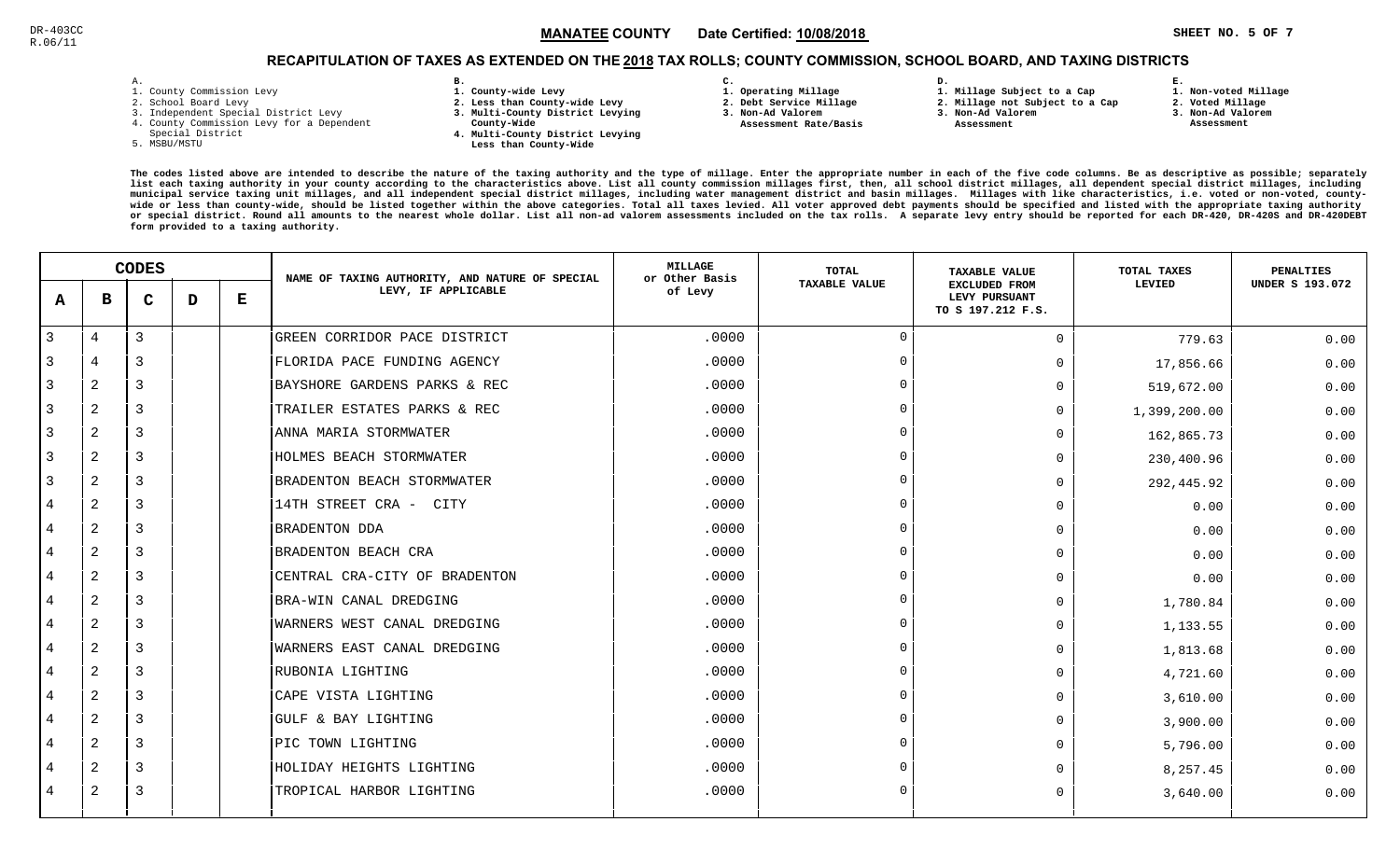**1. Non-voted Millage2. Voted Millage**

# RECAPITULATION OF TAXES AS EXTENDED ON THE <u>2018</u> TAX ROLLS; COUNTY COMMISSION, SCHOOL BOARD, AND TAXING DISTRICTS

| - | ٠ |  |  |
|---|---|--|--|

- 1. County Commission Levy
- 2. School Board Levy
- 3. Independent Special District Levy
- 4. County Commission Levy for a Dependent
- Special District
- 5. MSBU/MSTU
- **B. 1. County-wide Levy**
- **2. Less than County-wide Levy**
- **3. Multi-County District Levying**
- **County-Wide** 
	- **4. Multi-County District Levying Less than County-Wide**

**C.** 

**3. Non-Ad Valorem Assessment Rate/Basis**

- **1. Operating Millage 2. Debt Service Millage**
- **D. 1. Millage Subject to a Cap**
	- **2. Millage not Subject to a Cap3. Non-Ad Valorem**
	- **Assessment**
- 
- **3. Non-Ad Valorem**

**E.**

 **Assessment**

|                |                | <b>CODES</b>   |   |   | NAME OF TAXING AUTHORITY, AND NATURE OF SPECIAL | <b>MILLAGE</b><br>or Other Basis | <b>TOTAL</b>         | <b>TAXABLE VALUE</b>                                       | TOTAL TAXES | <b>PENALTIES</b>       |
|----------------|----------------|----------------|---|---|-------------------------------------------------|----------------------------------|----------------------|------------------------------------------------------------|-------------|------------------------|
| A              | в              | $\mathbf C$    | D | Е | LEVY, IF APPLICABLE                             | of Levy                          | <b>TAXABLE VALUE</b> | <b>EXCLUDED FROM</b><br>LEVY PURSUANT<br>TO S 197.212 F.S. | LEVIED      | <b>UNDER S 193.072</b> |
| $\overline{4}$ | $\overline{c}$ | $\overline{3}$ |   |   | SUNNY SHORES LIGHTING                           | .0000                            | $\mathbf 0$          | $\mathbf 0$                                                | 3,591.00    | 0.00                   |
| 4              | 2              | 3              |   |   | SYLVAN OAKS LIGHTING                            | .0000                            | $\Omega$             | $\mathbf 0$                                                | 9,576.00    | 0.00                   |
| 4              | 2              | 3              |   |   | 29 APOLLO LAKE LIGHTING                         | .0000                            | $\overline{0}$       | $\mathbf 0$                                                | 3,750.00    | 0.00                   |
| 4              | 2              | $\overline{3}$ |   |   | 28TH AVE E LIGHTING                             | .0000                            | $\Omega$             | $\Omega$                                                   | 5,304.00    | 0.00                   |
| 4              | 2              | $\overline{3}$ |   |   | HERNANDO AVE LIGHTING                           | .0000                            | $\overline{0}$       | 0                                                          | 1,803.20    | 0.00                   |
| 4              | $\overline{2}$ | 3              |   |   | LAKE PARK LIGHTING                              | .0000                            | $\Omega$             | $\mathbf 0$                                                | 4,221.00    | 0.00                   |
| 4              | $\overline{c}$ | 3              |   |   | OAKWOOD LIGHTING                                | .0000                            | $\Omega$             | $\Omega$                                                   | 6,502.04    | 0.00                   |
| 4              | $\overline{c}$ | 3              |   |   | WASHINGTON GARDENS LIGHTING                     | .0000                            | $\Omega$             | $\mathbf 0$                                                | 6,003.00    | 0.00                   |
| 4              | $\overline{2}$ | 3              |   |   | LONGBOAT KEY UNDRGND UTILS GMD                  | .0000                            | $\Omega$             | $\mathbf 0$                                                | 565,171.90  | 0.00                   |
| 4              | 2              | 3              |   |   | LONGBOAT KEY UNDRGND UTILS NBD                  | .0000                            | $\overline{0}$       | $\mathbf 0$                                                | 589,507.96  | 0.00                   |
| 4              | 2              | $\overline{3}$ |   |   | LOT CLEARING                                    | .0000                            | $\Omega$             | $\mathbf 0$                                                | 20,896.26   | 0.00                   |
| 4              | 2              | $\overline{3}$ |   |   | NORTH COUNTY TIF                                | .0000                            | $\mathbf 0$          | $\mathbf 0$                                                | 0.00        | 0.00                   |
| 4              | 2              | 3              |   |   | PALMETTO CRA                                    | .0000                            | $\Omega$             | $\mathbf 0$                                                | 0.00        | 0.00                   |
| 4              | $\overline{c}$ | 3              |   |   | POMELLO PARK PAVING                             | .0000                            | $\Omega$             | $\mathbf 0$                                                | 0.00        | 0.00                   |
| 4              | 2              | 3              |   |   | 24TH AVENUE EAST PAVING                         | .0000                            | $\Omega$             | $\mathbf 0$                                                | 1,273.95    | 0.00                   |
| 4              | $\overline{2}$ | 3              |   |   | 29TH STREET EAST PAVING                         | .0000                            | $\overline{0}$       | 0                                                          | 13,252.96   | 0.00                   |
| 4              | 2              | 3              |   |   | 35TH AVENUE DR WEST PAVING                      | .0000                            | $\Omega$             | $\mathbf 0$                                                | 1,497.10    | 0.00                   |
| 4              | $\overline{a}$ | $\overline{3}$ |   |   | 55TH AVENUE EAST PAVING                         | .0000                            | $\Omega$             | $\mathbf 0$                                                | 3,609.44    | 0.00                   |
| 4              | 2              | $\overline{3}$ |   |   | 33RD STREET WEST SEWER                          | .0000                            | $\overline{0}$       | $\mathbf 0$                                                | 2,504.88    | 0.00                   |
| 4              | 2              | 3              |   |   | PEACOCK LANE SEWER                              | .0000                            | $\Omega$             | $\mathbf 0$                                                | 2,023.18    | 0.00                   |